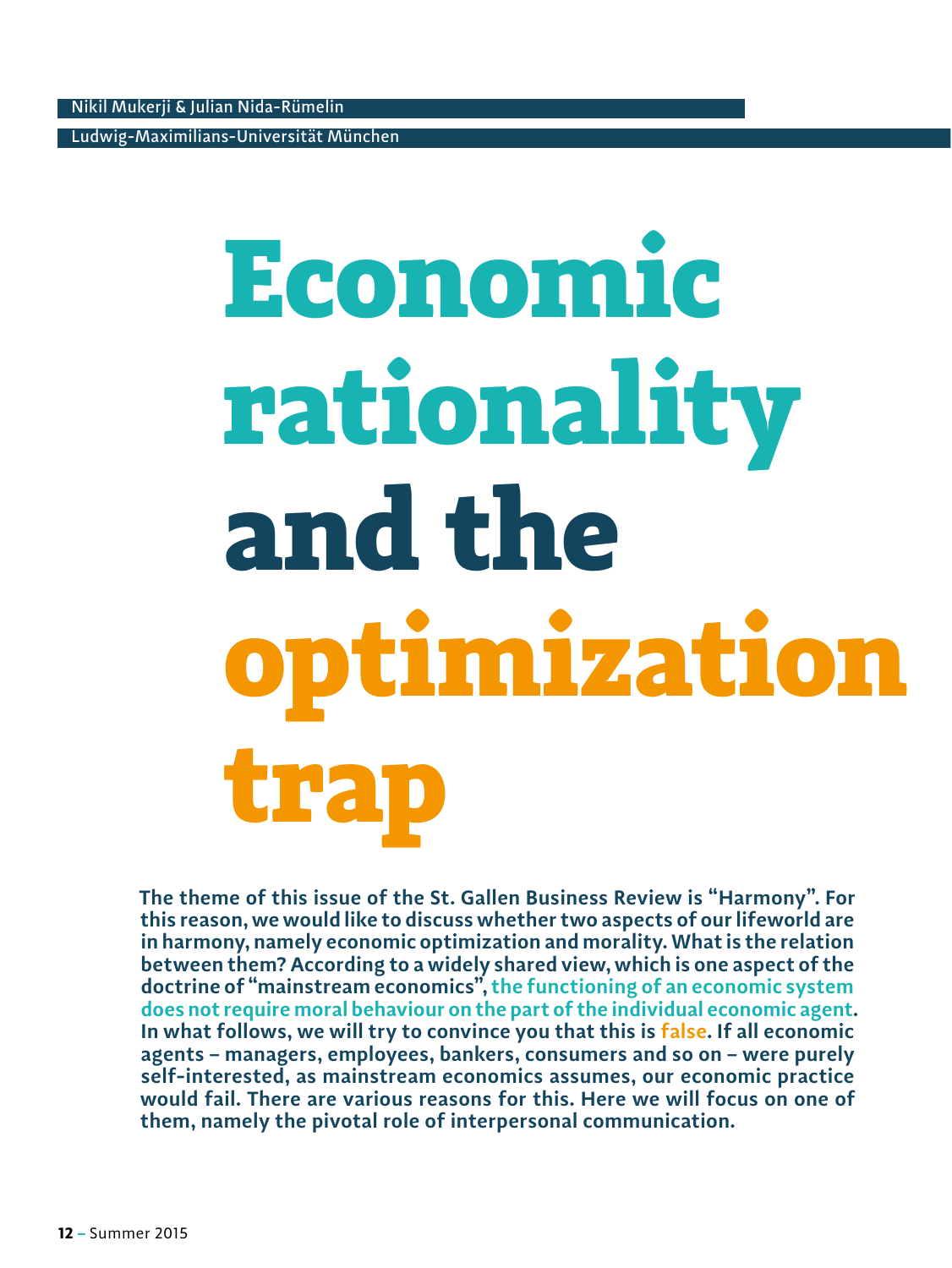## **Economic rationality and the optimization trap – Nikil Mukerji & Julian Nida-Rümelin**



## Economic success depends on successful communication

In this fairly obvious that our economic system depends on effective communicative structures and processes between individuals. There are multiple reasons for this. One reason is the division of labour that is involved in It is fairly obvious that our economic system depends on effective communicative structures and processes between individuals. There are multiple reasons for this. One reason is the division of labour that is involved in economic production. uct. In order to coordinate the activities between them effective communication processes are required. A further reason is trade. Our economic system is based on the idea that goods and services are exchanged between individuals for mutual benefit. This exchange process requires that the individual parties agree on the terms of the trade and this, in turn, requires an effective system of communication between them. It is thus obvious that effective communication is a prerequisite of a functioning economic system. Though true, this fact is rather easy to overlook because, as a well-known platitude has it, you never know what you have until you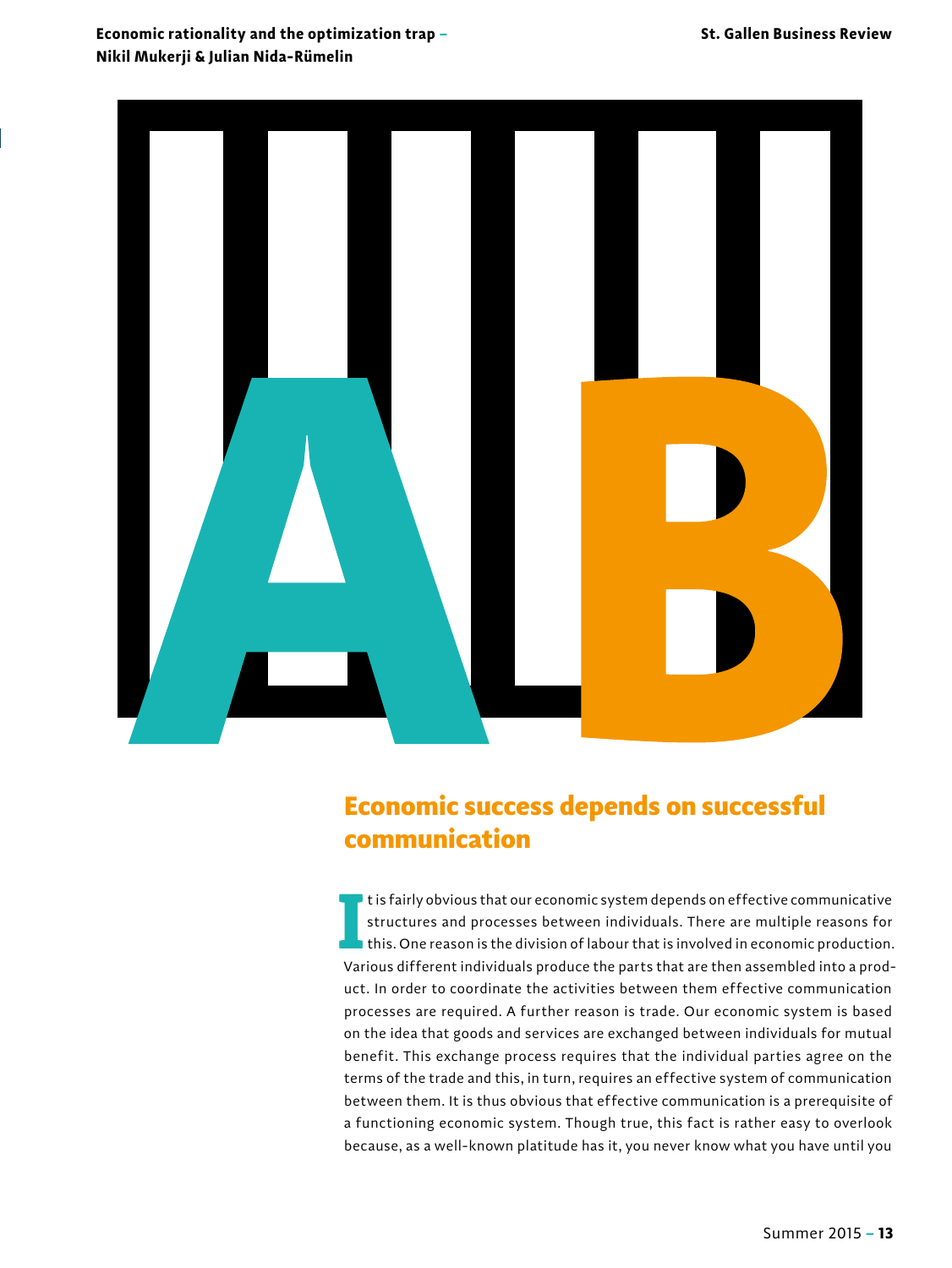**Economic rationality and the optimization trap – Nikil Mukerji & Julian Nida-Rümelin** 

> lose it. Most of us seem to take communication for granted as its value only ever reveals itself when it becomes dysfunctional. Nevertheless, we have, as economic agents, an interest in suring up the basis of our communication with one another. But how is this possible? In order to understand this we need to dig a little deeper.

## Communication is inherently moral

**W** hat is necessary for successful interpersonal communication? We would like to illustrate our answer to this question by dissecting a typical communicative situation and laying bare its microstructure. Suppose two persons, call them Emily and Susie, discuss a more or less sophisticated issue, such as the question whether taxes should be lowered in order to stimulate the economy. Emily argues that lower taxes will stimulate growth because it will increase consumption. Susie objects that tax breaks are unlikely to result in increased consumption because they will mainly benefit the rich who spend a relatively smaller fraction of their income on consumer goods. The precise shape of the discussion shall not concern us here. What we are interested in is to spell out the conditions for successful communication between Emily and Susie. It is clear that Emily's and Susie's conversation will involve a large number of individual utterances through which they express their opinions. These utterances need to satisfy certain conditions if the communicative exchange between them is to be successful. What are these conditions?

It is clear that Emily expects Susie to be honest in her utterances (and vice versa). She expects her to say what she really believes. If Emily thought that Susie did not really mean what she said, if she thought, say, that Susie merely wants to mess with her, Emily would presumably refuse to engage in the discussion with Susie. Their communication would fail. Honesty is, hence, one of the conditions of successful communication. It is not the only one, however. Honesty and truthfulness have to be separated. Susie's opinions may be entirely untrue, even if she expresses them honestly. If Emily had reason to believe that most of what Susie says does not correspond with reality, Susie would not seem to be a reliable communication partner. Reliability, i.e. the (likely) correspondence of a person's beliefs with objective reality, is thus a further condition for successful communication. Finally, successful communication depends on trust between communication partners. This trust has two aspects: a subjective and an objective one. Emily should believe that Susie says what she subjectively holds to be true and that it is, in all likelihood, objectively true (and vice versa). Even if Susie is honest and reliable, the communication between her and Emily would still fail if Emily did not trust her.

This précis of an interpersonal communicative situation makes clear that successful communication depends on conditions that are inherently moral. In order to make communication work each communication partner needs to follow certain rules. They need to be honest, reliable and trusting. Following these rules is not, however, in the immediate self-interest of either of them. Rather, it is for the sake of a cooperative communicative practice – a practice that benefits all.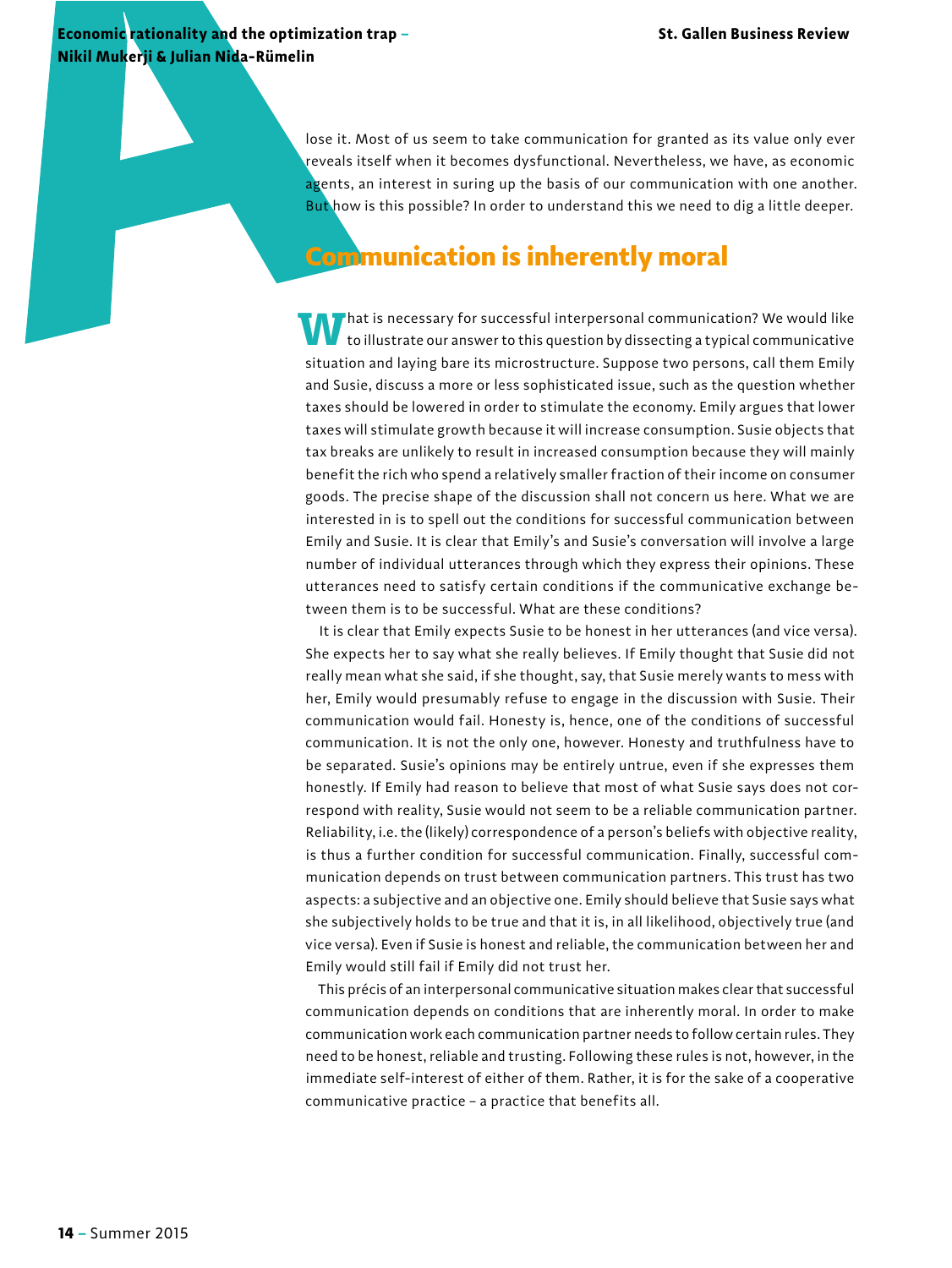**Economic rationality and the optimization trap – St. Gallen Business Review Nikil Mukerji & Julian Nida-Rümelin** 

# Unrestrained economic optimization undermines our economic practice

**A**t this point, it may be objected that, our aforemen-tioned reasoning notwithstanding, purely self-interested individuals (or homines oeconomici, as they are referred to in economics) would be able to communicate successfully. After all, successful communication is in everybody's self-interest. And is their self-interest not what they are after?

This reasoning involves a misstep in logic. Of course, self-interested individuals are motivated by their own self-interest. They will do what is best for them. This much is true by definition. But it does not mean that in a society of self-interested individuals each will do, individually, what is best for all. This is not a new insight. The political philosopher Thomas Hobbes famously expounded it in his book Leviathan already back in the 17th century. And some decades ago economic game theory has begun to analyse scenarios in which the pursuit of individual self-interest is socially destructive. A famous illustration is the so called prisoners' dilemma game, in which two prisoners, call them A and B, who have jointly committed a crime, are faced with the choice between ratting out their partner or keeping silent. The situation is such that it is always advantageous, from both prisoners' perspective, to rat the other out. If A rats out B and B keeps silent, A will go free and B will be put in jail for life. The same goes vice versa. If, on the other hand, both rat each other out they both get 10 years in prison as opposed to the one year that both get if they both keep silent. In this situation, it would be best from A's and B's perspective if they both kept silent. This solution is, in

the lingo of economists, Pareto optimal. However, it is individually advantageous, both from A's and B's perspective, to rat the other out – no matter what the other guy does. If, recall, A rats out B, A goes free if B keeps silent and gets 10 years of imprisonment if B rats him out, too. This is (individually) better than not ratting B out, which gets A one year of imprisonment in the first case and life in prison in the second. Hence, if A and B both act from their own personal self-interest, if they optimize their individual advantage, this will land them in an optimization trap.

As it turns out, then, the fact that successful communication is to everyone's advantage does not imply that self-interested individuals will communicate successfully. They will adhere to the constitutive rules of successful communication only when this is in their own personal self-interest. They will, e.g., be dishonest only when it pays and this will gradually erode communication between them. If, as we have argued above, economic practice relies on successful communication, then purely self-interested individuals will not be able to sustain it. They will be trapped in optimization – just like the two prisoners.

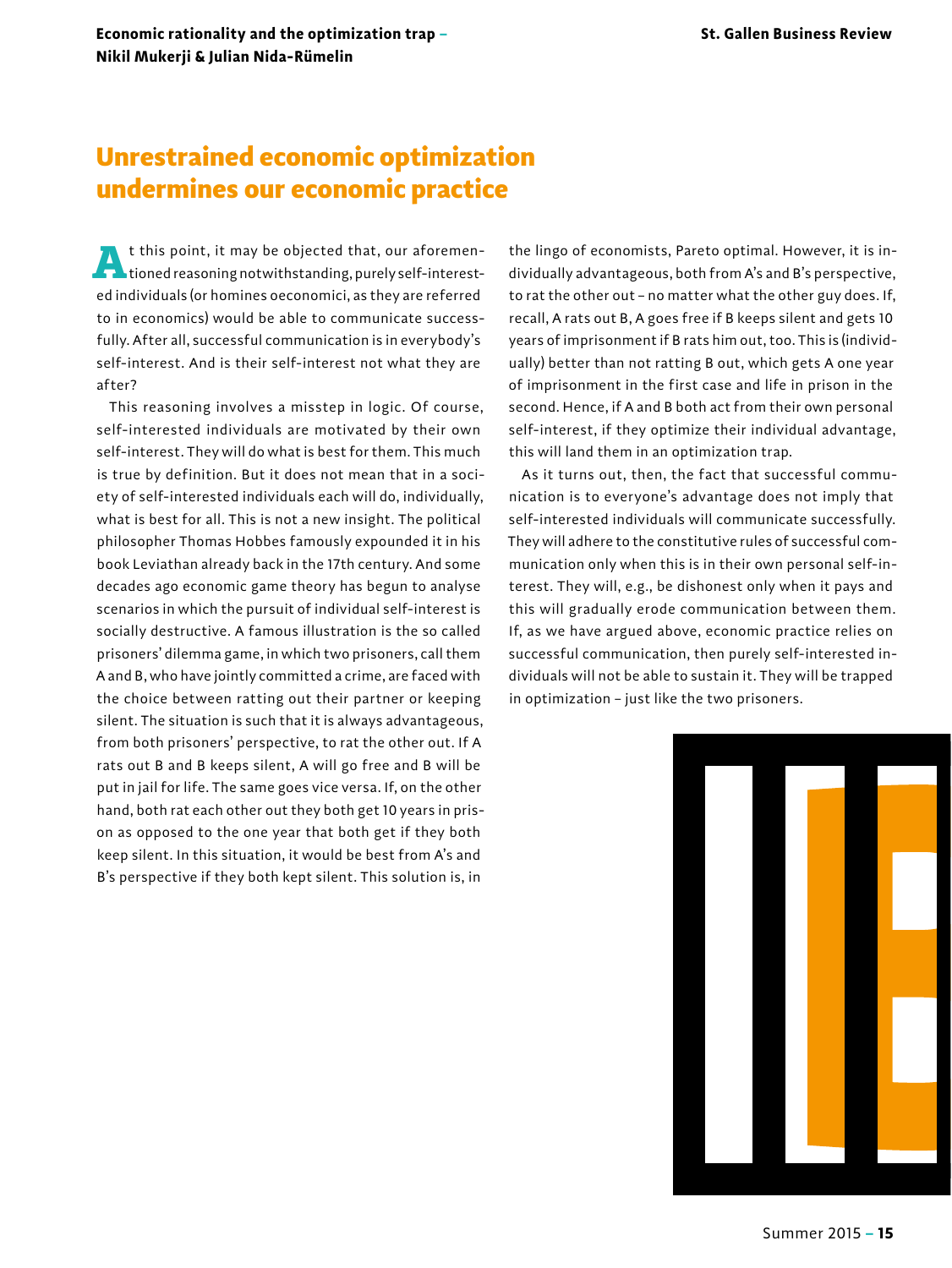# A plea for interdisciplinary thinking

ur conclusion contradicts economic common sense. Nevertheless, we hope we have been able to make it plausible that unrestrained economic optimization would destroy our economic practice and land us all in an optimization trap. But even if we were not successful in doing that, we hope that we were at least able to raise your awareness for issues that transcend the boundaries of the economic domain. We hope that we were able to convince you that there are philosophical issues to do with our economic practice that are important and worthy of your attention. In our view, the economics profession and society as a whole would benefit enormously if its practitioners would devote more attention to the philosophical foundations of their discipline. One obvious place where this idea could be implemented is the education system. Many economics and business curricula eschew philosophical topics – even at elite universities. And even the ones which do go into them usually do not train students in the kind of interdisciplinary thinking that is necessary in order to mediate the various aspects of our lifeworld. At Ludwig-Maximilians-Universi-

tät München, where both of us are based, we try to resist this trend. Following the famous PPE model (which stands for philosophy, politics and economics), which was first implemented at the University of Oxford in the 1920's, we set up an executive degree programme called Philosophie, Politik, Wirtschaft (PPW) in 2005. The programme addresses itself to business executives as well as to leaders in political and non-governmental organizations. It aims to reflect economic theory and practice in light of philosophical considerations and with an eye towards policy implications. In the ten years since its inception the programme has been able to stimulate integrative discourse between the disciplines and has proven extremely successful in shaping and sharpening its graduates' ability to make responsible, reasoned decisions in complex environments. This example shows that it is both possible and tremendously worthwhile to transcend the narrow bounds of mainstream economics and to try to bring economic theory and practice into harmony with its own foundations.



#### *LMU Munich*

*Ludwig-Maximilians-Universität München was founded in 1472 and is one of the leading research universities in Europe. It encompasses 18 faculties, which cover the whole range of contemporary scholarship, including humanities and cultural studies, law, economics and social sciences, medicine and the natural sciences. Its philosophy faculty covers all areas of philosophy. It offers various degree programmes and specializations, including an extra-occupational degree programme in philosophy, politics and economics (Philosophie, Politik, Wirtschaft).*